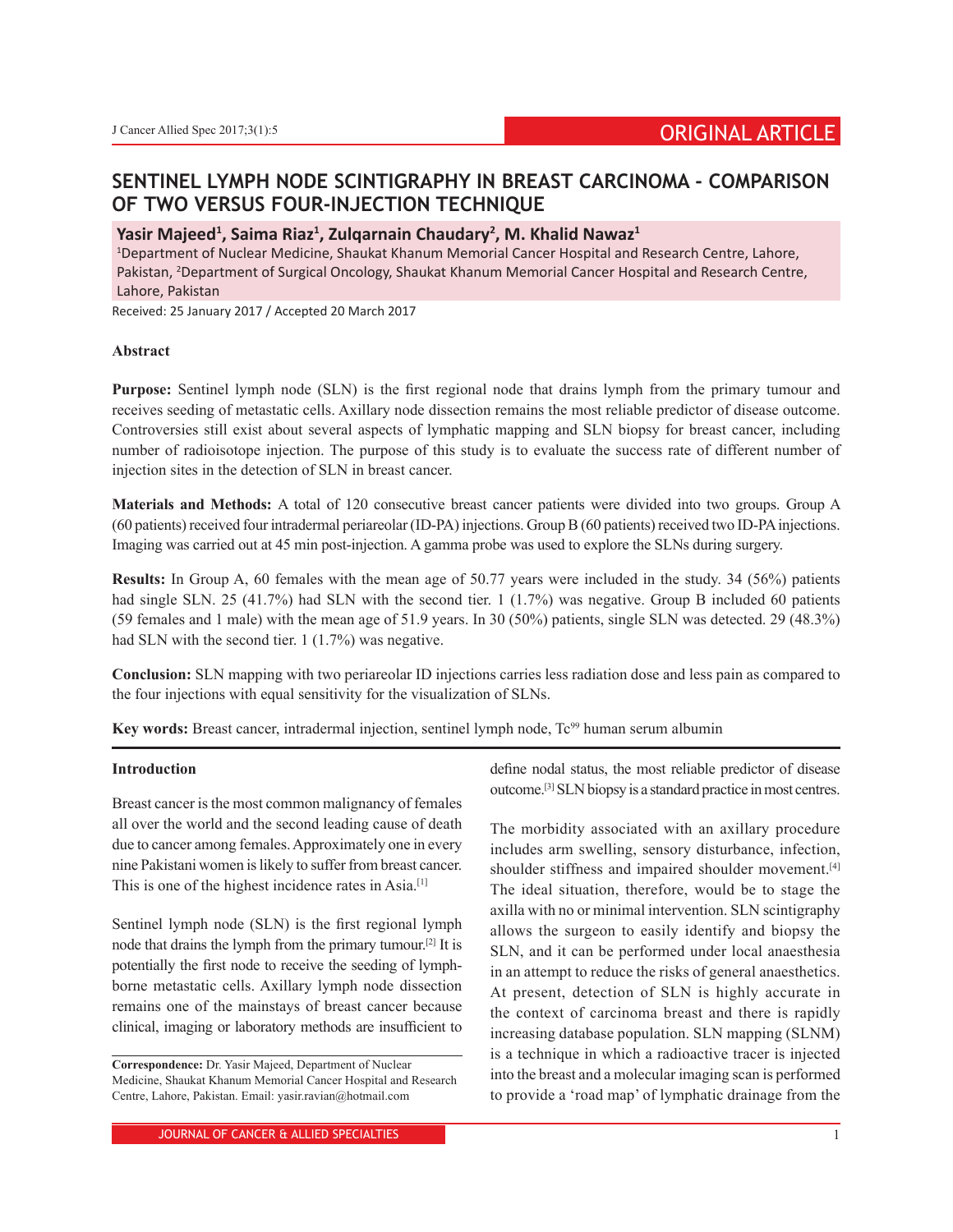tumour.[5] However, there are still ongoing controversies about several aspects of lymphatic mapping and SLN biopsy for breast cancer, including number of injection sites of radioisotope.<sup>[6]</sup> This study aims to evaluate the success rate of different number of the intradermal periareolar (ID-PA) injection sites in the detection of SLN in breast cancer. No such study has been carried out in the Pakistani population.

## **Materials and Methods**

Retrospective data collection was done over a period of 6months from October 2013 to March 2014. 120 consecutive patients were enrolled. Patients of any gender and any age with biopsy-proven breast carcinoma and no clinically palpable axillary lymph nodes were included in the study.

Patients with primary tumour >5 cm, local recurrence and pre-operative chemotherapy/radiotherapy were excluded from the study.

Breast lymphoscintigraphy for SLN localization was performed in the evening before surgery. Radiopharmaceutical used was 99mTc-labelled human albumin colloid particles (99mTc-HSA nanocolloids) 20 MBq/injection site, in a volume of 0.2 ml. The patients were divided into two groups by simple random sampling. Aseptic technique was used for injection. Group A (60 patients) received four ID-PA injections at 3, 6, 9 and 12'0 clock positions. Group B (60 patients) received two ID-PA injections at 6 and 12'0 clock positions. Scintigraphic images were acquired 45 min and 16 h post-injection (p.i.) by a gamma camera (Infinia; GE Medical Systems, Milwaukee, WI, USA) equipped with a low-energy general purpose collimator with energy window set at 140 KeV. Static left/right anterior, oblique (30°) and lateral views were performed  $(128 \times 128 \text{ matrix}, \text{zoom } 1.0)$ on a time-based (2 min each view) study. Delayed imaging was done next morning before surgery, but not later than 18 h post-injection. The first lymph node to be visualized on gamma camera scan is referred to as SLN. The node receiving radiotracer from other node is referred to as the second tier node. Asurgical gamma probe was used to explore the SLNs during surgery along with blue dye injection intraoperatively.

#### **Statistical analysis**

All data were entered and assessed using computer-based Statistical Package for the Social Sciences version 19. The

# **Cancer Allied Spec 2017;3(1):5** Cancer Allied Spec 2017;3(1):5

 $mean \pm SD$  was calculated for quantitative variables like age. Qualitative variables such as gender and detection of SLN are presented in percentages and frequency.

Chi-square test was used to compare the detection of SLN in both groups.  $P \leq 0.05$  was considered as statistically significant.

## **Results**

#### **Demographic parameters**

## *Group A*

In Group A, a total of 60 patients were included in the study. All of them were females with the mean age of 50.77 years and the age range was  $31-80$  years (SD  $\pm$  11.8).

### *Group B*

Group B included total of 60 patients, of which only 1 (1.6%) was male while the remaining 59 (98.4%) were females. Mean age was 51.90 years and the age range was 30–80 years (SD  $\pm$  10.3).

#### **Sentinel node localization in Groups A and B**

#### *Group A*

In 34 (56%) patients, single SLN was detected, and in 25 (41.7%), SLN with the second tier was visualized. In 1 patient (1.7%), no SLN was visualized [Figure 1].

## *Group B*

In 30 (50%) patients, single SLN was detected, and in 29 (48.3%), SLN with the second tier was visualized. In 1 patient (1.7%), no SLN was visualized [Figure 1].

## **Comparison of sentinel node localization in Groups A and B**

There was no statistically significant difference between the results of two-injection techniques  $(P = 0.761)$ .

#### **Discussion**

Breast cancer is the most common malignancy among females and the second leading cause of cancer-related deaths. Pakistan has one of the highest incident rates in Asia with every ninth women likely to suffer from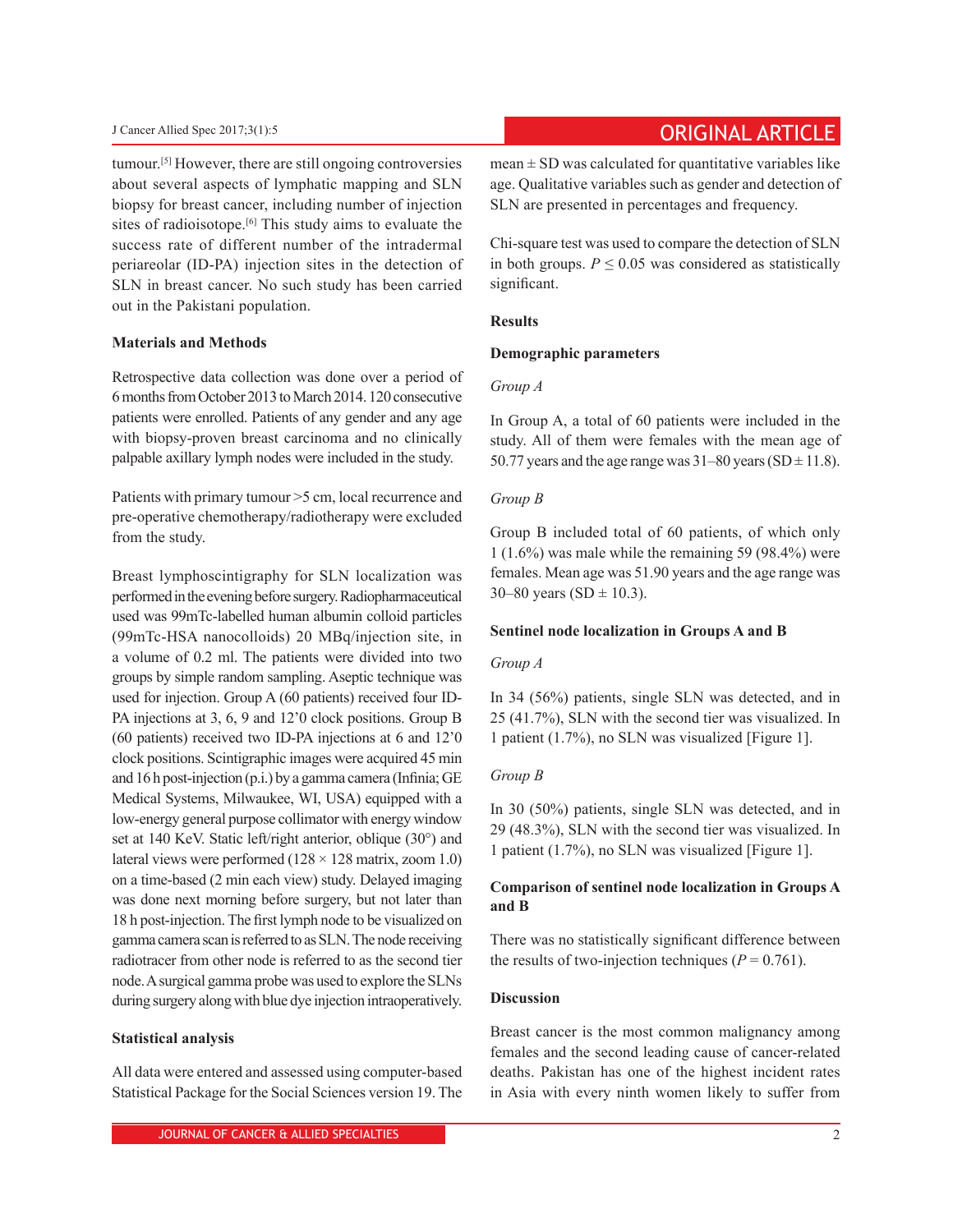

**Figure 1:** Results of sentinel node visualization in Groups A and B

breast cancer.[1] The first lymph node in the lymphatic basin draining the primary tumour is called the SLN.[7] It reflects the histological characteristics of the rest of the nodes in the chain. The metastases to lymph node are not a random phenomenon and can be determined by identifying the lymph flow from tumour to primary lymph draining node.

Satisfactory results are obtained with SLNB despite significant variations in the methodology. Some centres use blue dye only, others use radiocolloid ( $Tc<sup>99</sup>$  sulphur colloid), only but most of the centre use combination of two for the detection of SLNB. All three methods had reliable results in experienced hands. Many authors demonstrated best results with combination techniques proving that this hypothesis is true. Of 39 studies, using radioisotopes (16 studies) or blue dye (11 studies) or a combination of both (12 studies) identified SLN in 92%, 81% and 93%, respectively.<sup>[8]</sup>

Different injection techniques are applied for the injection of radiotracer and blue dye in patients with primary breast lesion for SLNB. Peritumoural or intratumoural injection technique was used in initial studies of SLNB for following reasons; first, the lymphatic drainage of the skin of the breast and glandular tissue was thought to be different, and second, the injection distant from tumour may not represent true SLN.[9,10] Many recent studies use ID, subdermal (SD) and subareolar (SA).<sup>[11-13]</sup> Several authors demonstrated that visualization of axillary lymph nodes by ID or SA injection is faster than with

# **Cancer Allied Spec 2017;3(1):5** Cancer Allied Spec 2017;3(1):5

peritumoural PT injection.[13-16] Most of the studies reported, SLN identification >95% in appropriately selected patients.[17-20] The detection rate in both the groups of this study is 98.33% which is in line with the meta-analysis of previous literature.[17-20] Also noted is the fact that there is no significant difference ( $P = 0.546$ ) in the frequency of detection of SLNs in both groups with different number of radiotracer injections. Hence, the frequency of the detection of SLN using two-injection technique is comparable four-injection technique in patients with breast carcinoma. Furthermore, more number of the second tier nodes is identified in the two-injection technique as compared to the four injections, which signifies that the visualization of the second tier nodes is not related to the number of injection sites. However, it is of clinical importance that the radiation dose as well as the pain is less in case of two injections (Group B) as opposed to four injections (Group A).

Many factors can affect visualization of the sentinel node during lymphoscintigraphy. In advanced breast cancer, lymphatics become progressively infiltrated with tumour cells and do not allow the passage of radionuclides.[21] Cancerous involvement of the lymphatic system may influence the drainage pattern.

Completely invaded nodes may lead to unsuccessful axillary node detection due to a lack of ability of tracer uptake in the leading node. Heuser *et al*. reported five cases in which no axillary SN could be detected and consecutive axillary surgery revealed a positive nodal status in four of these patients with unsuccessful mapping.[22] The two patients in our study with negative sentinel scan underwent surgery after blue dye labelling. One out of these patients had nodal involvement by the tumour while the other had nodes negative for malignancy.

It has previously been reported that the age of the patient and tumour size may influence sentinel node detection rates.[23] Furthermore, the radiopharmaceutical used, the dose of the pharmaceutical, the particle size of the pharmaceutical and the injection-to-imaging time may all influence visualization of the sentinel node during lymphoscintigraphy.[24] The site of pharmaceutical injection (whether intratumoural vs. extratumoural, ID vs. SD or lateral vs. medial to a previous breast scar) can also affect visualization of the sentinel node during lymphoscintigraphy.<sup>[25]</sup>